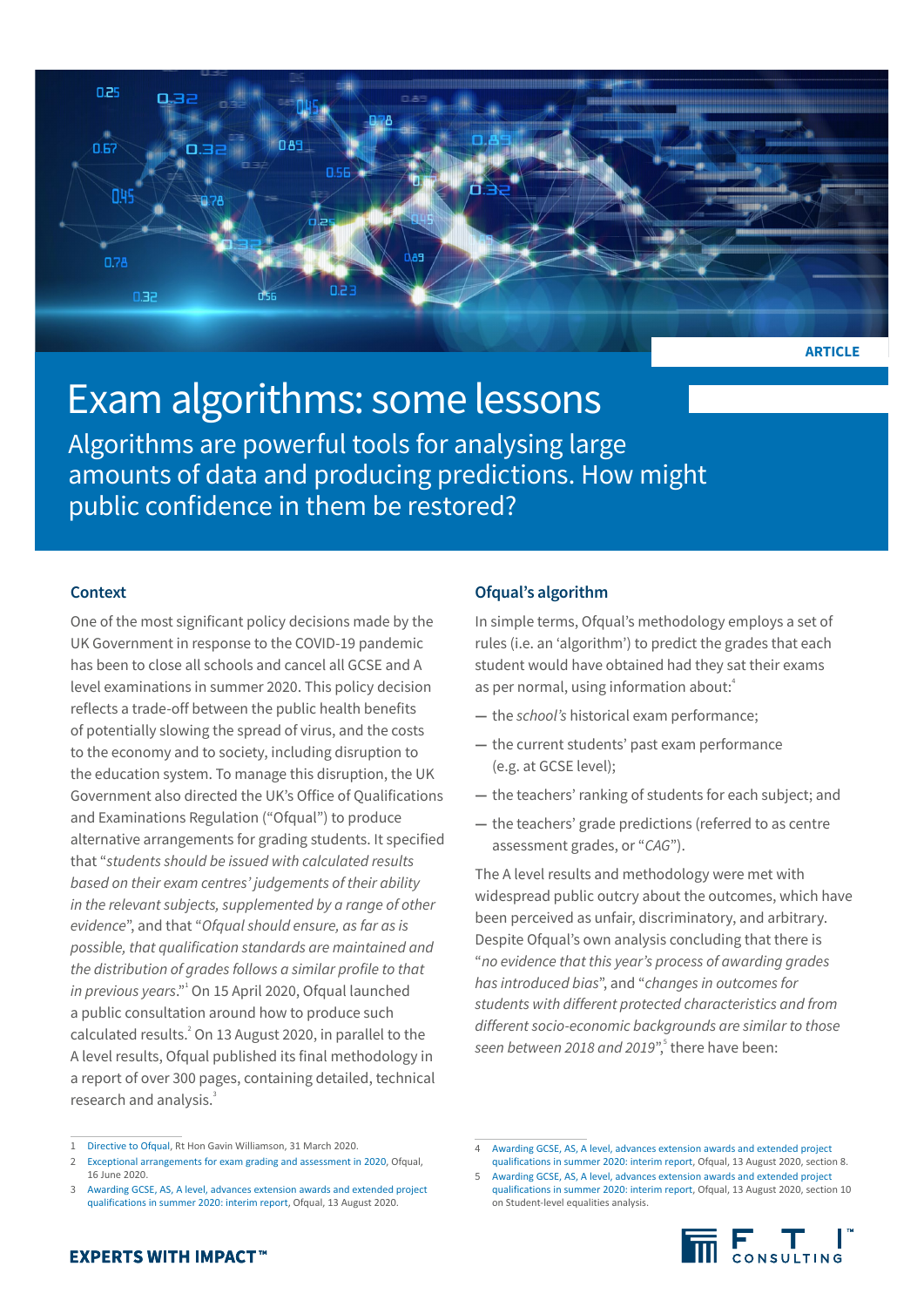- **— numerous anecdotal reports of high-achieving students being awarded low grades** – significantly below their own expectations, their teachers' predictions, and the requirements of their offers to study their preferred courses at prestigious universities;
- **— observations that students in different socioeconomic groups have experienced different outcomes** – for example, independent schools (i.e. those which charge fees) experienced a 4.7% point increase in the proportion of students being awarded A or A\* grades, which is more than twice the figure for secondary comprehensive schools (2%), and more than 15 times the figure for sixth form colleges  $(0.3\%)$ ;
- **— criticisms about particular aspects of the design of the algorithm** – for example, Ofqual's algorithm explicitly awards teachers' predicted grades (which it acknowledges tend to be overoptimistic) to students in the smallest classes. Because schools in wealthier areas tend to have smaller class sizes, this design feature of the algorithm may have the unintended effect of favouring students from wealthier backgrounds, and penalising those from poorer backgrounds (for whom the teachers' predictions either receive less weight, or are ignored altogether); and
- **—** other comments by statisticians and data experts around various technical issues with the design, implementation and testing of the algorithm, and the threat of legal action against Ofqual, in line with the pre-action protocol for a Judicial Review.<sup>8</sup>

Within days, Ofqual decided to abandon the algorithm entirely, resorted to awarding student their teacher predicted grades, and issued an apology.<sup>9</sup>

#### **Lessons for the proper design and use of algorithms**

This controversy has highlighted a number of important questions around the proper use of algorithms in public policy, and the assessment of any bias in the outcomes produced by those algorithms. Although Ofqual's algorithm has now been withdrawn, these questions remain pertinent to the use of algorithms more generally, and will be of increasing importance in the future, as the analysis of ever larger and richer datasets continues

9 [Statement from Roger Taylor, Chair,](https://www.gov.uk/government/news/statement-from-roger-taylor-chair-ofqual) Ofqual, 17 August 2020.

to inform the design and evaluation of policy decisions and business strategy. There is little question that the reputation of algorithms in the public mind has taken a substantial hit: this matters because algorithms are an increasing fact of life and directly impact the lives of all of us in many different ways, from the presentation of media choices to consumers, to the provision of credit, the pricing of goods and services, the diagnosis of disease and so on.

Here are some of the lessons that are already emerging:

## **Lesson 1: an algorithm should only be described as biased if it systematically and unfairly discriminates against certain individuals or groups of individuals**  in favour of others<sup>10</sup>

This is important, because an accusation of bias has serious (and potentially legal) implications. From a statistician's perspective, for an algorithm to be biased, it must *systemically* and *unfairly* treat one group of individuals differently to others (i.e. discriminate in the technical sense of the word, instead of the legal sense). For example, if Ofqual's algorithm excessively moderated all A level grades down to temper grade inflation, this systematic adjustment would not be *differentially* unfair to any particular set of students, so it would not be biased against any particular group. Similarly, if Ofqual's algorithm resulted in some high-achieving students being awarded lower grades than they truly would otherwise have achieved, this would of course be an *unfair* outcome for those particular students – but unless these errors were systematically affecting particular groups of students, the algorithm would not be biased. It is inevitable that some unfair (even if unbiased) outcomes will occur, and this is why a good appeals process is required. This applies not only to exam results, but to algorithms in general.

*"From a statistician's perspective, for an algorithm to be biased, it must systemically and unfairly treat one group of individuals differently to others."*

<sup>6</sup> [A-levels and GCSEs: Student tells minister 'you've ruined my life',](https://www.bbc.co.uk/news/uk-53791736) BBC, 15 August 2020.

Awarding GCSE, AS, A level, advances extension awards and extended project [qualifications in summer 2020: interim report,](https://assets.publishing.service.gov.uk/government/uploads/system/uploads/attachment_data/file/909368/6656-1_Awarding_GCSE__AS__A_level__advanced_extension_awards_and_extended_project_qualifications_in_summer_2020_-_interim_report.pdf) Ofqual, 13 August 2020, Table 9.10 Outcomes by centre type at grade A and above (2018 – 2020) (percentage).

<sup>8</sup> [Law firm threatening legal action over A-level grades](https://www.leighday.co.uk/News/Press-releases-2020/August-2020/Law-firm-threatening-legal-action-over-A-level-gra), Leigh Day, 16 August 2020.

<sup>10</sup> Friedman, B. & Nissenbaum, H. (July 1996), [Bias in Computer Systems](https://nissenbaum.tech.cornell.edu/papers/biasincomputers.pdf), ACM Transactions on Information Systems, Volume 14, Number 3, pages 330-347.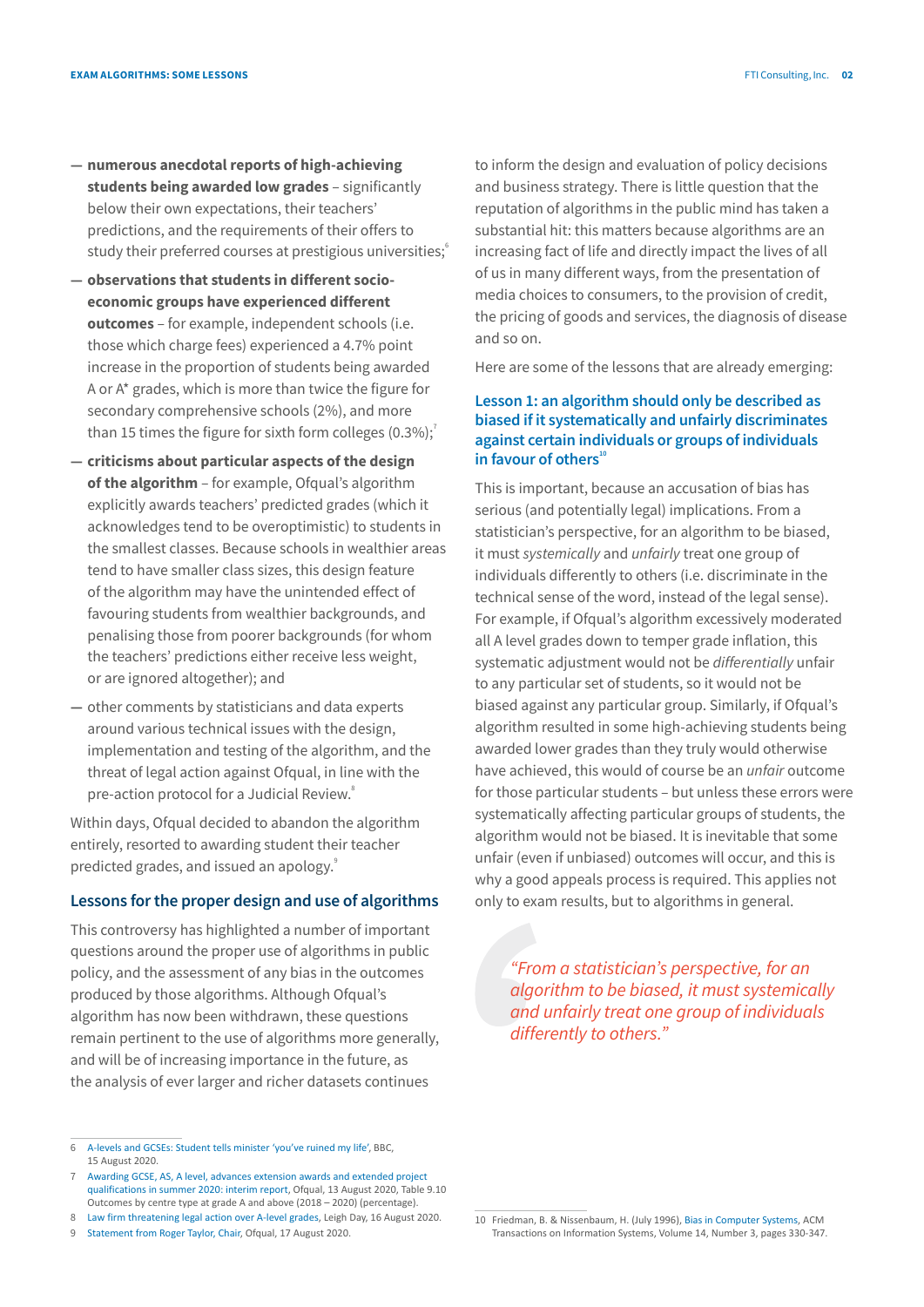#### **Lesson 2: even with the best of intentions and good execution, algorithms can (and do) make errors**

In general, the accuracy of a predictive algorithm can be assessed by comparing its prediction against the actual outcomes. In some cases, this is easy to do: algorithms used to predict share prices movements can be assessed by comparison to actual share price movements. In other cases, it may be impossible: for example, students will never actually be able to sit their summer 2020 exams in the absence of the COVID-19 disruption, so the accuracy of Ofqual's A level algorithm at predicting such grades will never be known. In such circumstances, the next best alternative is to test the algorithm's accuracy using historical data. Ofqual used its algorithm to predict 2019 results for some subjects using data prior to 2019. It compared those predictions to the actual 2019 results, and found that approximately 50% to 75% of grades were correctly predicted within one grade, depending on the subject.<sup>11</sup> This implies that 25% to 50% of grades were incorrectly predicted, with the error being more than one grade (for example, predicting a C, when the result should have been an A).

Algorithms that produce more accurate results are obviously preferable, but accuracy is not the only consideration: the nature and distribution of the errors is also very important. Ideally, any errors should be small in size and randomly distributed. If there are large errors, or if errors are concentrated among certain groups of individuals, then there may be cause for concern. In the case of Ofqual's A level algorithm, there have been many anecdotal reports of students being awarded grades significantly lower than teachers' predictions (although these are not necessarily errors – i.e. some students might be expected to fail to achieve their teachers' predictions, just as some are likely to over-achieve), and evidence that grade inflation is lower for certain groups of schools (although again, it is not obvious that this result is necessarily an error – e.g. Ofqual identifies evidence in the literature that teachers tend to over-predict students' actual grades, and that there tends to be more overprediction for more disadvantaged students).

*"Algorithms that produce more accurate results are obviously preferable, but accuracy is not the only consideration: the nature and distribution of the errors is also very important."*

#### **Lesson 3: specialist statistical analysis is required to design and assess algorithms**

Parts of Ofqual's algorithm are relatively transparent, in that there are explicit rules that determine grades: for example, if the class size is 5 or below, Ofqual assigns the teachers' predicted grade. However, algorithms are not always as such: those built using machine learning methods can be extremely complex, and may be practically impossible to assess on a rule-by rule basis. Instead, formal statistical analysis can be used to assess whether the outcomes of the algorithm (for example, a student being assigned a grade that is below her teachers' prediction) are systematically related to particular characteristics (for example, whether the student belongs to a particular socio-economic group). Ofqual performed some such analysis in its interim report, and concluded that its algorithm introduced no bias – although its analysis has not yet been fully subject to independent scrutiny. On 18 August 2020, the Office for Statistical Regulation announced that it will conduct a review of Ofqual's approach.

## **Lesson 4: organisations that use algorithms in decision making should expect the results to be scrutinised and prepare accordingly**

Although algorithms are powerful tools that can produce eerily accurate predictions (think of the product suggestions that you see on your Amazon account home page, or the predictive keyboard on your smart phone), when they are used in public and high-stakes decision making (such as to determine examination grades for hundreds of thousands of students), they will inevitably be subject to intense scrutiny. Organisations should anticipate this scrutiny. They should:

- **— prepare clear and transparent communications**, to explain the objectives of the algorithm, how the algorithm works in simple terms, how accurate its predictions are, and what checks have been made to ensure that its outcomes are not biased;
- **— implement a fair and proportionate appeals process**, in which a human being examines allegedly erroneous and unfair outcomes, and has the power to overturn those outcomes if appropriate; and
- **— retain independent experts** to audit and test their algorithms, using specialist statistical analysis.